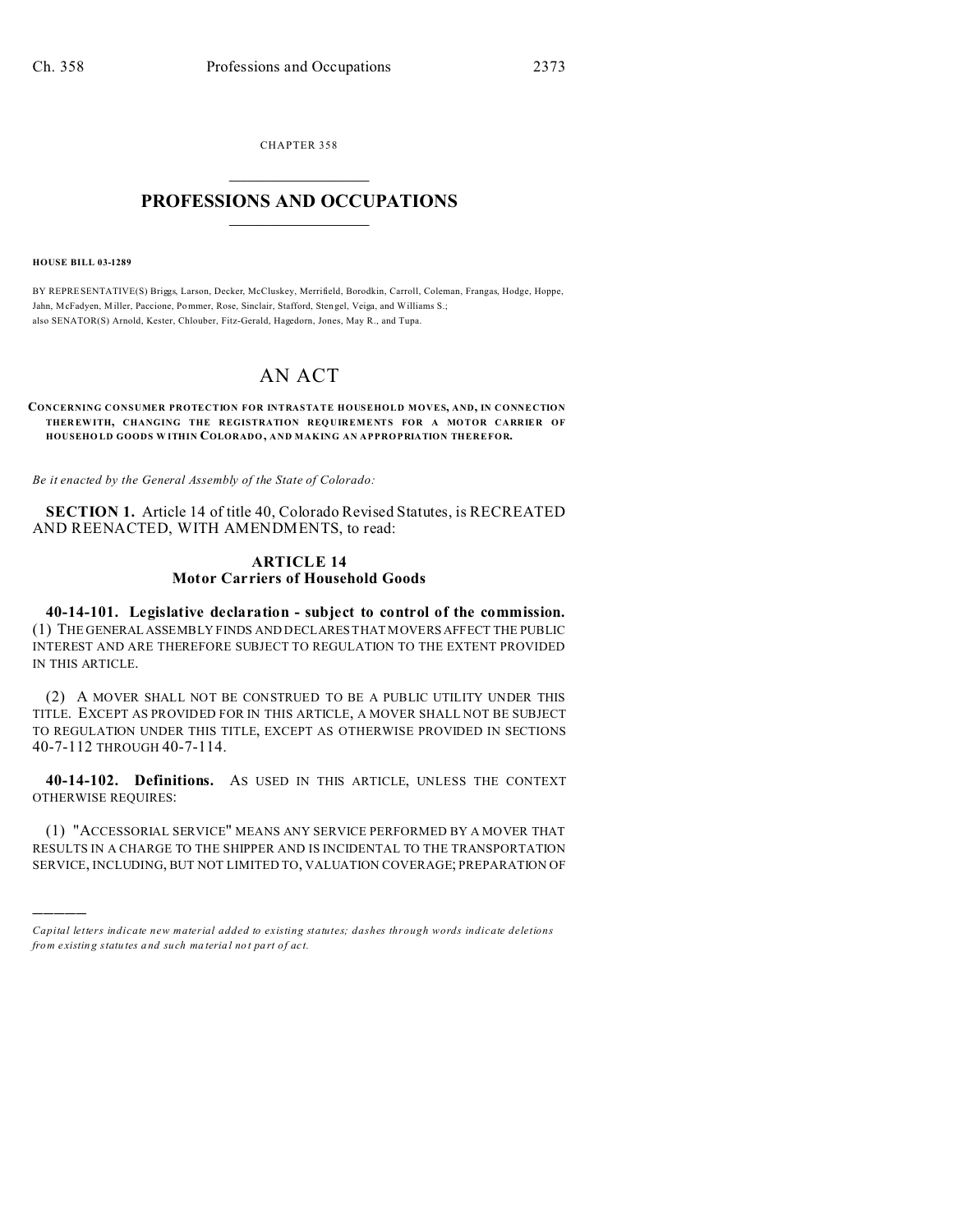WRITTEN INVENTORY; EQUIPMENT, INCLUDING DOLLIES, HAND TRUCKS, PADS, BLANKETS, AND STRAPS; STORAGE, PACKING, UNPACKING, OR CRATING OF ARTICLES; HOISTING OR LOWERING; WAITING TIME; LONG CARRY, WHICH IS DEFINED AS CARRYING ARTICLES EXCESSIVE DISTANCES BETWEEN THE MOVER'S VEHICLE AND THE RESIDENCE; OVERTIME LOADING AND UNLOADING; REWEIGHING; DISASSEMBLY OR REASSEMBLY; ELEVATOR OR STAIR CARRYING; BOXING OR SERVICING OF APPLIANCES; AND FURNISHING OF PACKING OR CRATING MATERIALS. ACCESSORIAL SERVICES ALSO INCLUDE SERVICES NOT PERFORMED BY THE MOVER BUT BY A THIRD PARTY AT THE REQUEST OF THE SHIPPER OR MOVER IF THE CHARGES FOR SUCH SERVICES ARE TO BE PAID TO THE MOVER BY THE SHIPPER AT OR PRIOR TO THE TIME OF DELIVERY.

(2) "ADVERTISE" MEANS TO ADVISE, ANNOUNCE, GIVE NOTICE OF, PUBLISH, OR CALL ATTENTION TO BY USE OF ANY ORAL, WRITTEN, OR GRAPHIC STATEMENT MADE IN A NEWSPAPER OR OTHER PUBLICATION, ON RADIO, TELEVISION, OR ANY ELECTRONIC MEDIUM, OR CONTAINED IN ANY NOTICE, HANDBILL, SIGN (INCLUDING SIGNAGE ON A VEHICLE), FLYER, CATALOG, OR LETTER, OR PRINTED ON OR CONTAINED IN ANY TAG OR LABEL ATTACHED TO OR ACCOMPANYING ANY ARTICLE OF PERSONAL PROPERTY.

(3) "COMMISSION" MEANS THE PUBLIC UTILITIES COMMISSION OF THIS STATE.

(4) "COMPENSATION" MEANS ANY MONEY, PROPERTY, SERVICE, OR THING OF VALUE CHARGED OR RECEIVED OR TO BE CHARGED OR RECEIVED, WHETHER DIRECTLY OR INDIRECTLY.

(5) "DOCUMENT" MEANS A WRITTEN DOCUMENT, APPROVED BY THE SHIPPER IN WRITING PRIOR TO THE PERFORMANCE OF ANY SERVICE, THAT AUTHORIZES SERVICES FROM THE NAMED MOVER AND LISTS THE SERVICES AND ALL COSTS ASSOCIATED WITH THE TRANSPORTATION OF HOUSEHOLD GOODS AND ACCESSORIAL SERVICES TO BE PERFORMED.

(6) "ESTIMATE" MEANS A WRITTEN DOCUMENT THAT SETS FORTH THE TOTAL COST AND THE BASIS OF SUCH COSTS RELATED TO A SHIPPER'S MOVE, WHICH SHALL INCLUDE, BUT NOT BE LIMITED TO, TRANSPORTATION OR ACCESSORIAL SERVICES.

(7) "HOUSEHOLD GOODS" MEANS THE PERSONAL EFFECTS AND PROPERTY USED OR TO BE USED IN A DWELLING, A PART OF THE EQUIPMENT OR SUPPLIES OF SUCH DWELLING, OR SIMILAR PROPERTY; EXCEPT THAT THIS SUBSECTION (7) SHALL NOT BE CONSTRUED TO INCLUDE PROPERTY MOVING FROM A FACTORY OR STORE EXCEPT SUCH PROPERTY AS A PURCHASER HAS PURCHASED WITH INTENT TO USE IN THEPURCHASER'S DWELLING AND THAT IS TRANSPORTED AT THE REQUEST OF, AND THE TRANSPORTATION CHARGES FOR WHICH ARE PAID TO THE MOVER BY, THE PURCHASER OR THE PURCHASER'S AGENT.

(8) "MOTOR VEHICLE" MEANS ANY AUTOMOBILE, TRUCK, TRACTOR, BUS, OR OTHER SELF-PROPELLED VEHICLE OR ANY TRAILER DRAWN THEREBY, EXCLUDING VEHICLES OPERATED UPON FIXED RAILS.

(9) "MOVER" MEANS ANY PERSON WHO ENGAGES IN THE TRANSPORTATION OR SHIPMENT OF HOUSEHOLD GOODS IN INTRASTATE COMMERCE FOR COMPENSATION UPON THE PUBLIC HIGHWAYS OF THIS STATE BY USE OF A MOTOR VEHICLE.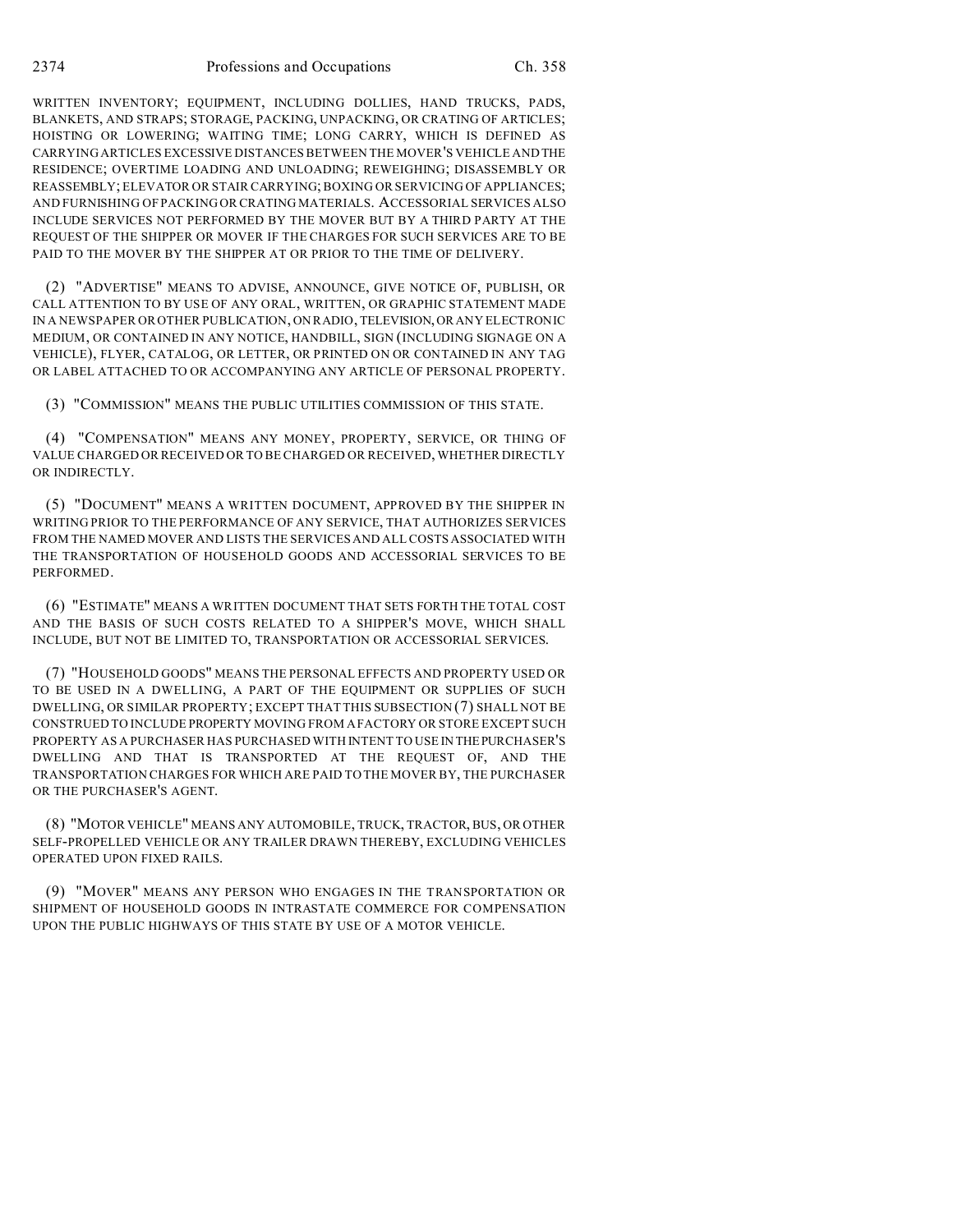(10) "PERSON" MEANS ANY INDIVIDUAL, PARTNERSHIP, LIMITED LIABILITY COMPANY, CORPORATION, ASSOCIATION, OR OTHER LEGAL ENTITY.

(11) "PUBLIC HIGHWAY" MEANS EVERY ROAD, STREET, OR HIGHWAY OVER WHICH THE PUBLIC GENERALLY HAS A RIGHT TO TRAVEL.

(12) "SHIPPER" MEANS ANY PERSON WHO USES THE SERVICES OF A MOVER TO TRANSPORT OR SHIP HOUSEHOLD GOODS.

(13) "STORAGE" MEANS WAREHOUSING OF THE SHIPPER'S GOODS WHILEUNDER THE CARE, CUSTODY, AND CONTROL OF THE MOVER.

**40-14-103. Requirements for issuance of a mover registration.** (1) NO PERSON SHALL OPERATE, OFFER, OR ADVERTISE SERVICES AS A MOVER UPON THE PUBLIC HIGHWAYS OF THIS STATE IN INTRASTATE COMMERCE WITHOUT FIRST BEING REGISTERED WITH THE COMMISSION. EACH MOVER SHALL REGISTER ANNUALLY ON A FORM TO BE DESIGNATED BY THE COMMISSION AND SHALL INCLUDE THE NAME AND ADDRESS OF THE REGISTRANT AND PROOF OF INSURANCE AS REQUIRED BY SECTION 40-14-104.

(2) (a) THE COMMISSION SHALL ISSUE A CERTIFICATE OF REGISTRATION TO A MOVER UPON COMPLETION OF THE REGISTRATION AND INSURANCE REQUIREMENTS OF THIS ARTICLE, SUBMISSION OF AN ANNUAL FILING FEE TO BE SET BY THE COMMISSION, NOT TO EXCEED THREE HUNDRED DOLLARS BY THE CARRIER, AND PAYMENT OF THE ANNUAL IDENTIFICATION FEE REQUIRED BY SECTION 40-2-110.5.

(b) ALL FEES COLLECTED PURSUANT TO THIS SUBSECTION (2) SHALL BE CREDITED TO THE MOTOR CARRIER FUND CREATED IN SECTION 40-2-110.5.

(c) NOTWITHSTANDING THE AMOUNT SPECIFIED FOR ANY FEE IN THIS SECTION, THE COMMISSION BY RULE OR AS OTHERWISE PROVIDED BY LAW MAY REDUCE THE AMOUNT OF ONE OR MORE OF THE FEES IF NECESSARY PURSUANT TO SECTION 24-75-402 (3), C.R.S., TO REDUCE THE UNCOMMITTED RESERVES OF THE FUND TO WHICH ALL OR ANY PORTION OF SUCH FEES ARE CREDITED. AFTER THE UNCOMMITTED RESERVES OF THE FUND ARE SUFFICIENTLY REDUCED, THE COMMISSION BY RULE OR AS OTHERWISE PROVIDED BY LAW MAY INCREASE THE AMOUNT OF ONE OR MORE OF THE FEES AS PROVIDED IN SECTION 24-75-402 (4), C.R.S.

(3) THE COMMISSION MAY DENY OR REFUSE TO RENEW THE REGISTRATION OF ANY MOVER BASED UPON A DETERMINATION THAT THE MOVER, OR ANY OF ITS DIRECTORS, OFFICERS, OWNERS, OR GENERAL PARTNERS:

(a) HAS FAILED TO MEET THE REQUIREMENTS FOR REGISTRATION AS PROVIDED IN THIS ARTICLE; OR

(b) HAS NOT SATISFIED A CIVIL PENALTY ARISING OUT OF ANY ADMINISTRATIVE OR ENFORCEMENT ACTION BROUGHT BY THE COMMISSION.

(4) NO REGISTRATION SHALL BE VALID FOR ANY MOVER TRANSACTING BUSINESS AT ANY LOCATIONS OTHER THAN THOSE DESIGNATED IN ITS APPLICATION, UNLESS THE COMMISSION IS FIRST NOTIFIED IN WRITING IN ADVANCE OF ANY CHANGE OF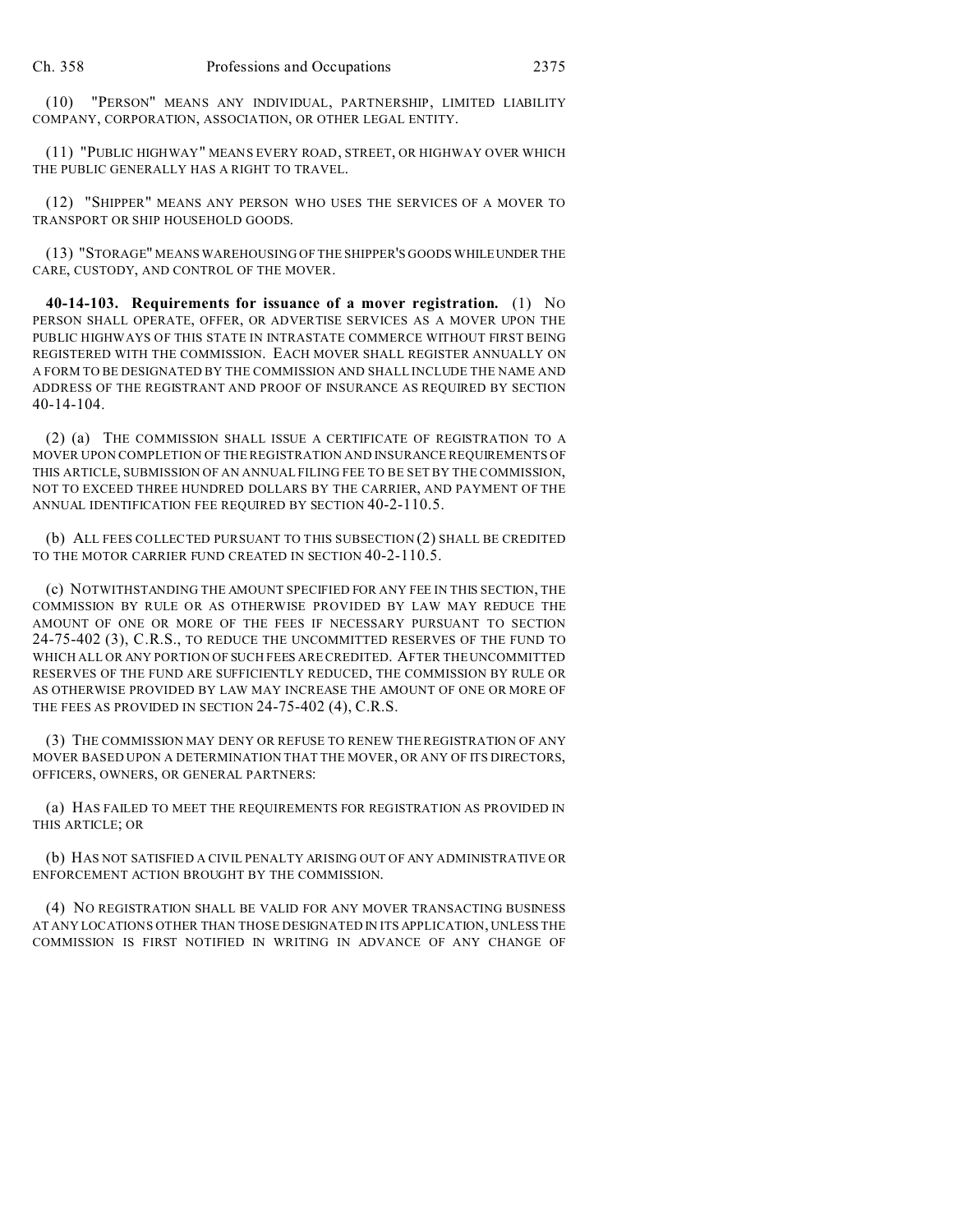LOCATION. A REGISTRATION ISSUED UNDER THIS SECTION SHALL NOT BE ASSIGNABLE, AND THE MOVER SHALL NOT BE PERMITTED TO CONDUCT BUSINESS UNDER MORE THAN ONE NAME EXCEPT AS REGISTERED. A MOVER DESIRING TO CHANGE ITS REGISTERED NAME OR LOCATION AT A TIME OTHER THAN UPON RENEWAL OF REGISTRATION SHALL NOTIFY THE COMMISSION OF SUCH CHANGE.

(5) EVERY PERSON WHO HAS REGISTERED PURSUANT TO THIS SECTION WHO ALSO REGISTERS AS A PROPERTY CARRIER BY MOTOR VEHICLE PURSUANT TO SECTION 40-16-103 SHALL BE EXEMPT FROM THE FILING FEE REQUIRED BY SECTION 40-16-110  $(4)$  (b).

**40-14-104. Insurance and surety bond requirements.** (1) EACH MOVER SHALL MAINTAIN MOTOR VEHICLE LIABILITY AND GENERAL LIABILITY INSURANCE, A SURETY BOND, OR A CERTIFICATE OF SELF-INSURANCE ISSUED PURSUANT TO SECTION 42-7-501, C.R.S. SUCH AN INSURANCE POLICY SHALL BE ISSUED BY AN INSURANCE CARRIER OR INSURER AUTHORIZED TO DO BUSINESS IN COLORADO FOR EACH MOTOR VEHICLE OF SUCH CARRIER. SUCH SURETY BOND SHALL BE ISSUED BY A COMPANY AUTHORIZED TO ISSUE SUCH BOND. SUCH LIABILITY INSURANCE OR SURETY BOND SHALL BE IN THE MINIMUM AMOUNT OF SEVEN HUNDRED FIFTY THOUSAND DOLLARS; EXCEPT THAT A MOVER USING ONLY MOTOR VEHICLES WITH A GROSS VEHICLE WEIGHT RATING OF LESS THAN TEN THOUSAND POUNDS SHALL MAINTAIN INSURANCE IN THE AMOUNT OF AT LEAST THREE HUNDRED THOUSAND DOLLARS COMBINED SINGLE LIMIT LIABILITY.

(2) A MOVER SHALL MAINTAIN, IN ADDITION TO THE INSURANCE SPECIFIED IN SUBSECTION (1) OF THIS SECTION, CARGO INSURANCE IN THE AMOUNTS AND IN THE FORM SPECIFIED BY RULE OF THE COMMISSION.

(3) EACH MOVER SHALL MAINTAIN WITH THE COMMISSION ADEQUATE WRITTEN DOCUMENTATION THAT SUCH CARRIER MAINTAINS MOTOR VEHICLE LIABILITY AND GENERAL LIABILITY INSURANCE OR A SURETY BOND OR A CERTIFICATE OF SELF-INSURANCE IN ACCORDANCE WITH THIS SECTION. NO TERMINATION OF SUCH INSURANCE POLICY OR SURETY BOND SHALL BE VALID UNLESS THE INSURER OR SURETY HAS NOTIFIED THE HOLDER OF THE POLICY AND THE COMMISSION AT LEAST THIRTY DAYS PRIOR TO SUCH TERMINATION.

**40-14-105. Safety requirements.** (1) A MOVER, EXCEPT A MOVER OPERATING A VEHICLE OR VEHICLES WITH A MANUFACTURER'S GROSS VEHICLE WEIGHT RATING OR GROSS COMBINATION RATING OF TWENTY-SIX THOUSAND ONE POUNDS OR MORE, SHALL COMPLY WITH THE SAFETY RULES ADOPTED BY THE COMMISSION PURSUANT TO SECTION40-2-116. THE COMMISSION SHALL HAVE THE PRIMARY RESPONSIBILITY FOR ENFORCEMENT, INSPECTION OF VEHICLES, AND SUPERVISION OF DRIVERS UNDER THIS SUBSECTION (1). NOTHING IN THIS SUBSECTION (1) SHALL BE CONSTRUED TO DIMINISH THE AUTHORITY OF THE DEPARTMENT OF PUBLIC SAFETY, A PEACE OFFICER, OR ANY OTHER AGENT OF GOVERNMENT TO ENFORCE THE LAWS OF THIS STATE.

(2) A MOVER OPERATING A VEHICLE OR VEHICLES WITH A MANUFACTURER'S GROSS VEHICLE WEIGHT RATING OR GROSS COMBINATION RATING OF TWENTY-SIX THOUSAND ONE POUNDS OR MORE SHALL COMPLY WITH SAFETY RULES ADOPTED BY THE DEPARTMENT OF PUBLIC SAFETY PURSUANT TO SECTION 24-33.5-203 (1) (b), C.R.S. THE DEPARTMENT OF PUBLIC SAFETY SHALL HAVE THE PRIMARY RESPONSIBILITY FOR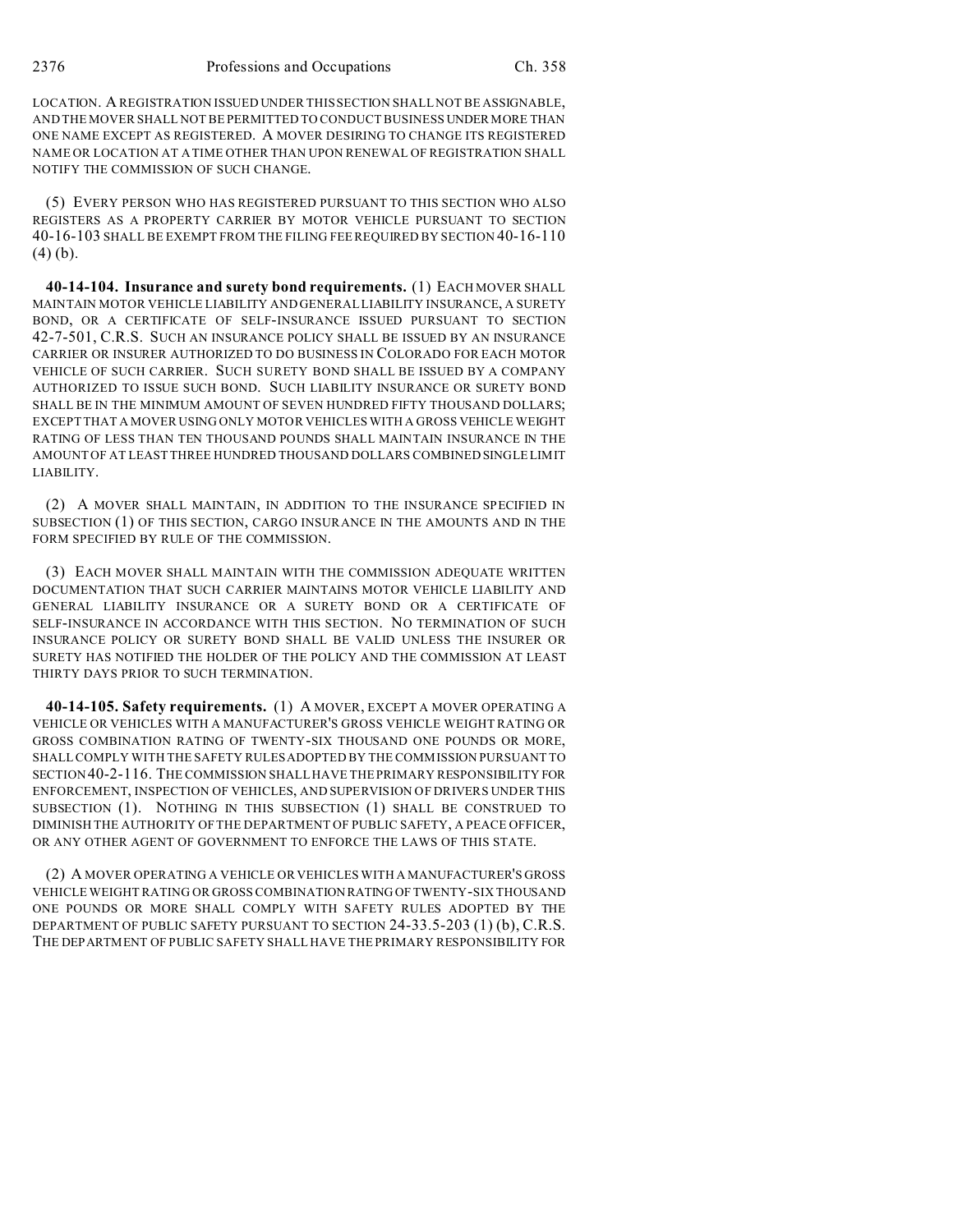ENFORCEMENT, INSPECTION OF VEHICLES, AND SUPERVISION OF DRIVERS UNDER THIS SUBSECTION (2). NOTHING IN THIS SUBSECTION (2) SHALL BE CONSTRUED TO DIMINISH THE AUTHORITY OF THE COMMISSION, A PEACE OFFICER, OR ANY OTHER AGENT OF GOVERNMENT TO ENFORCE THE LAWS OF THIS STATE.

**40-14-106. Revocation of mover registration.** (1) THE COMMISSION SHALL REVOKE THE MOVER REGISTRATION OF ANY PERSON NOT COMPLYING WITH THE INSURANCE AND SAFETY REQUIREMENTS OF THIS ARTICLE UNTIL SUCH PERSON ATTAINS SUCH COMPLIANCE. IN ADDITION, THE COMMISSION SHALL REVOKE THE MOVER REGISTRATION OF ANY PERSON WHO FAILS TO MAINTAIN WITH THE COMMISSION THE NAME AND ADDRESS OF THE AGENT OF SUCH PERSON UPON WHOM ANY PROCESS, NOTICE, OR DEMAND REQUIRED OR PERMITTED BY LAW TO BE SERVED UPON THE PERSON MAY BE SERVED.

(2) IN ADDITION TO TAKING ANY OTHER ACTION AUTHORIZED BY LAW, THE COMMISSION MAY REVOKE THE MOVER REGISTRATION OF ANY PERSON WHO FAILS OR REFUSES TO OPERATE IN ACCORDANCE WITH THIS ARTICLE AND ALL APPLICABLE RULES OF THE COMMISSION ADOPTED IN FURTHERANCE OF THIS ARTICLE. THE REVOCATION OF A REGISTRATION PURSUANT TO THIS SECTION SHALL CONFORM TO THE PROVISIONS AND PROCEDURES SPECIFIED IN ARTICLE 4 OF TITLE 24, C.R.S.

(3) A PERSON WHOSE MOVER REGISTRATION HAS BEEN REVOKED FOR CAUSE MORE THAN TWICE SHALL NOT BE ELIGIBLE FOR RE-REGISTRATION FOR AT LEAST TWO YEARS AFTER THE DATE OF THE THIRD SUCH REVOCATION. IN THE CASE OF AN ENTITY OTHER THAN AN INDIVIDUAL, SUCH TWO-YEAR PERIOD OF INELIGIBILITY SHALL ALSO APPLY TO ALL PRINCIPALS, OFFICERS, AND DIRECTORS OF THE ENTITY, WHETHER OR NOT ANY SUCH PRINCIPAL, OFFICER, OR DIRECTOR APPLIES INDIVIDUALLY OR AS A PRINCIPAL, OFFICER, OR DIRECTOR OF THE SAME OR A DIFFERENT ENTITY. AS USED IN THIS SUBSECTION (3), A REVOCATION "FOR CAUSE" DOES NOT INCLUDE A REVOCATION FOR FAILURE TO CARRY THE REQUIRED INSURANCE UNLESS IT IS SHOWN THAT THE PERSON KNOWINGLY OPERATED WITHOUT INSURANCE.

(4) ANY PERSON MAY FILE A FORMAL COMPLAINT WITH THE COMMISSION AGAINST THE HOLDER OF A MOVER REGISTRATION FOR VIOLATIONS OF THIS ARTICLE OR RULES ADOPTED IN FURTHERANCE OF THIS ARTICLE. SUCH COMPLAINT SHALL BE HEARD AND DETERMINED AS PROVIDED IN ARTICLE 6 OF THIS TITLE, AND, UPON PROOF OF SUCH VIOLATION, THE COMMISSIONMAY DO ANY ONE OR COMBINATION OF THE FOLLOWING: ISSUE A CEASE AND DESIST ORDER; SUSPEND OR REVOKE THE MOVER REGISTRATION OF THE VIOLATOR; OR ASSESS CIVIL PENALTIES AS PROVIDED IN ARTICLE 7 OF THIS TITLE.

(5) ANY PERSON INJURED BY A VIOLATION OF THIS ARTICLE, ANY OTHER APPLICABLE STATUTE, OR A RULE, ORDER, DECISION, DECREE, DIRECTION, OR REQUIREMENT OF THE COMMISSION MAY APPLY TO A COURT OF COMPETENT JURISDICTION FOR RELIEF, WHICH MAY INCLUDE DAMAGES, INJUNCTIVE RELIEF, AND ANY OTHER APPROPRIATE REMEDY OR LEGAL PROCESS.

**40-14-107. Advertising.** (1) NO MOVER, NOR ANY OFFICER, AGENT, EMPLOYEE, OR REPRESENTATIVE OF THE MOVER, SHALL ADVERTISE A TRANSPORTATION SERVICE IN A NAME OTHER THAN THAT IN WHICH THE MOVER'S REGISTRATION IS HELD.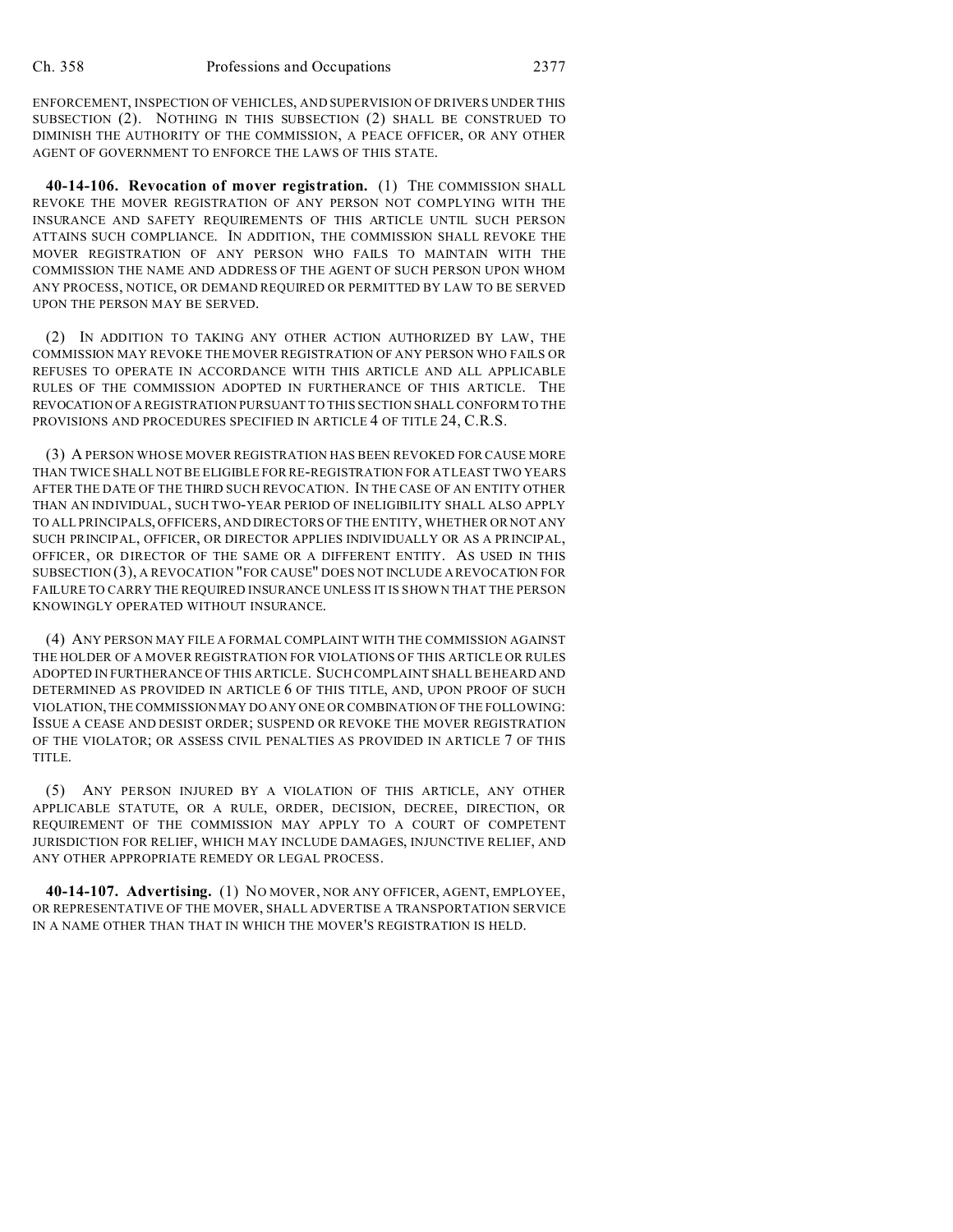(2) EACH ADVERTISEMENT OF A MOVER SHALL INCLUDE THE PHRASE "CO PUC MOVER REG. NO. \_\_\_" AND THE PHYSICAL ADDRESS OF THE MOVER.

**40-14-108. Estimates and contracts for service.** (1) A MOVER WHO PROVIDES ANY MOVING OR ACCESSORIAL SERVICES SHALL PROVIDE A DOCUMENT AS SPECIFIED BY THE PUBLIC UTILITIES COMMISSION TO A PROSPECTIVE SHIPPER THAT SHALL BE SIGNED AND DATED BY THE SHIPPER AND THE MOVER AND SHALL INCLUDE:

(a) THE NAME, TELEPHONE NUMBER, AND PHYSICAL ADDRESS WHERE THE MOVER'S EMPLOYEES ARE AVAILABLE DURING NORMAL BUSINESS HOURS;

(b) THE DATE THE DOCUMENT IS PREPARED AND ANY PROPOSED DATE OF THE MOVE;

(c) THE NAME AND ADDRESS OF THE SHIPPER, THE ADDRESSES WHERE THE ITEMS ARE TO BE PICKED UP AND DELIVERED, AND A TELEPHONE NUMBER WHERE THE SHIPPER MAY BE REACHED;

(d) THE NAME, TELEPHONE NUMBER, AND PHYSICAL ADDRESS OF A LOCATION WHERE THE GOODS WILL BE HELD PENDING FURTHER TRANSPORTATION, INCLUDING SITUATIONS WHERE THE MOVER RETAINSPOSSESSION OF GOODS PENDING RESOLUTION OF A FEE DISPUTE WITH THE SHIPPER;

(e) AN ITEMIZED BREAKDOWN AND DESCRIPTION OF COSTS OR RATES AND SERVICES FOR TRANSPORTATION AND ACCESSORIAL SERVICES TO BE PROVIDED DURING A MOVE OR STORAGE OF HOUSEHOLD GOODS;

(f) ACCEPTABLE FORMS OF PAYMENT. A MOVER SHALL ACCEPT A MINIMUM OF TWO OF THE FOUR FOLLOWING FORMS OF PAYMENT:

(I) CASH;

(II) CASHIER'S CHECK, MONEY ORDER, OR TRAVELER'S CHECK;

(III) A VALID PERSONAL CHECK, SHOWING UPON ITS FACE THE NAME AND ADDRESS OF THE SHIPPER OR AUTHORIZED REPRESENTATIVE; OR

(IV) A VALID CREDIT CARD.

(g) ANY OTHER ITEMS AS DESIGNATED BY THE RULES OF THE COMMISSION.

(2) A MOVER SHALL CLEARLY AND CONSPICUOUSLY DISCLOSE TO THE SHIPPER IN THE DOCUMENT THE FORMS OF PAYMENTS THE MOVER WILL ACCEPT FROM THOSE CATEGORIES DESCRIBED IN PARAGRAPH (f) OF SUBSECTION (1) OF THIS SECTION.

(3) EACH DOCUMENT SHALL INCLUDE THE PHRASE "(NAME OF MOVER) IS REGISTERED WITH THE PUBLIC UTILITIES COMMISSION OF THE STATE OF COLORADO AS A MOVER. REGISTRATION NO.  $"$ 

**40-14-109. Delivery and storage of household goods.** (1) A MOVER SHALL RELINQUISH HOUSEHOLD GOODS TO A SHIPPER AND SHALL PLACE THE GOODS INSIDE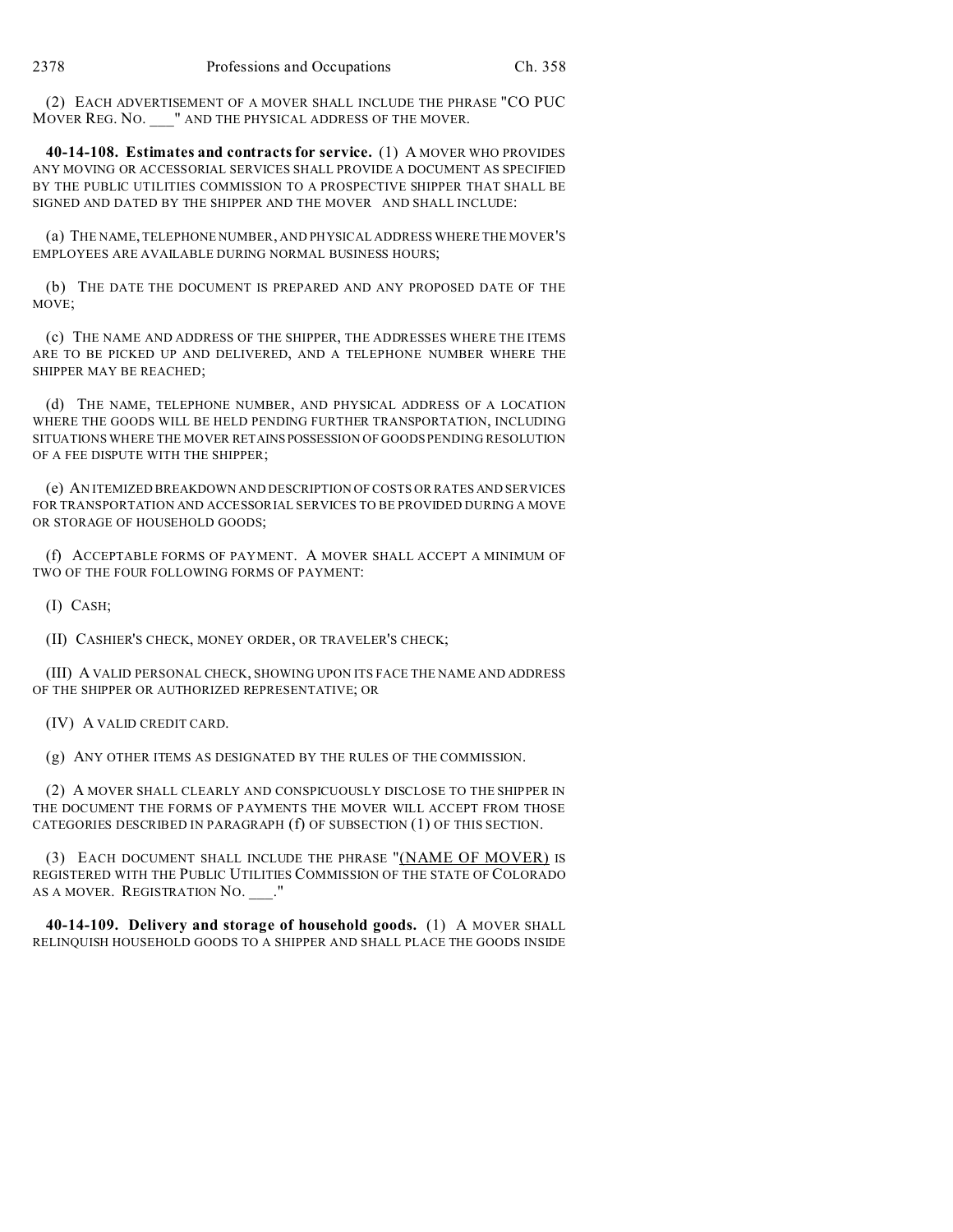A SHIPPER'S DWELLING UNLESS THE SHIPPER HAS NOT TENDERED PAYMENT IN THE AMOUNT SPECIFIED IN A WRITTEN DOCUMENT SIGNED AND DATED BY THE SHIPPER. A MOVER SHALL NOT REFUSE TO RELINQUISH PRESCRIPTION MEDICINES, MEDICAL EQUIPMENT, MEDICAL DEVICES, OR GOODS FOR USE BY CHILDREN, INCLUDING CHILDREN'S FURNITURE, CLOTHING, OR TOYS, UNDER ANY CIRCUMSTANCES.

(2) A MOVER SHALL NOT REFUSE TO RELINQUISH HOUSEHOLD GOODS TO A SHIPPER OR FAIL TO PLACE THE GOODS INSIDE A SHIPPER'S DWELLING BASED ON THE MOVER'S REFUSAL TO ACCEPT AN ACCEPTABLE FORM OF PAYMENT.

(3) A MOVER THAT LAWFULLY FAILS TO RELINQUISH A SHIPPER'S HOUSEHOLD GOODS MAY PLACE THE GOODS IN STORAGE UNTIL PAYMENT IS TENDERED; HOWEVER, THE MOVER SHALL NOTIFY THE SHIPPER OF THE LOCATION WHERE THE GOODS ARE STORED AND THE AMOUNT DUE WITHIN FIVE DAYS AFTER RECEIPT OF A WRITTEN REQUEST FOR THAT INFORMATION FROM THE SHIPPER, WHICH REQUEST SHALL INCLUDE THE ADDRESS WHERE THE SHIPPER MAY RECEIVE THE NOTICE. A MOVER SHALL NOT REQUIRE A PROSPECTIVE SHIPPER TO WAIVE ANY RIGHTS OR REQUIREMENTS UNDER THIS SECTION.

**40-14-110. Commission to promulgate rules.** THE COMMISSION SHALL PROMULGATE SUCH RULES GOVERNING THE OPERATIONS OF MOVERS AS MAY BE NECESSARY FOR THE EFFECTIVE ADMINISTRATION OF THIS ARTICLE.

**40-14-111. Enforcement.** THE COMMISSION,THECOLORADO STATE PATROL, AND THE PORTS OF ENTRY SECTION OF THE DEPARTMENT OF REVENUE SHALL MONITOR THE COMPLIANCE OF PERSONS OFFERING SERVICES PURSUANT TO THIS ARTICLE WITH THE REQUIREMENTS OF THIS ARTICLE AND SHALL ENFORCE SUCH REQUIREMENTS.

**40-14-112. Violations - penalties.** (1) A MOVER, AND EVERY OFFICER, AGENT, OR EMPLOYEE OF A MOVER, AND EVERY OTHER PERSON WHO VIOLATES OR FAILS TO COMPLY WITH OR WHO PROCURES, AIDS, OR ABETS THE VIOLATION OF ANY PROVISION OF THIS ARTICLE, OR WHO FAILS TO OBEY, OBSERVE, OR COMPLY WITH ANY ORDER, DECISION, OR RULE OF THE COMMISSION, OR WHO PROCURES, AIDS, OR ABETS ANY PERSON IN SUCH FAILURE TO OBEY OR OBSERVE SUCH ORDER, DECISION, OR RULE COMMITS A CLASS2 MISDEMEANOR AND SHALL BE PUNISHED AS PROVIDED IN SECTION 18-1.3-501, C.R.S.

(2) EACH DAY IN WHICH A MOVER OPERATES A MOTOR VEHICLE FOR ITS BUSINESS IN VIOLATION OF ANY PROVISION OF THIS ARTICLE SHALL CONSTITUTE A SEPARATE OFFENSE.

(3) IN ADDITION TO ANY OTHER SANCTIONS OR PENALTIES THAT MAY BE IMPOSED PURSUANT TO LAW, A MOVER SHALL BE SUBJECT TO CIVIL PENALTIES AS PROVIDED IN SECTIONS 40-7-112 TO 40-7-114.

**40-14-113. Jurisdiction of courts.** (1) THE DISTRICT COURT OR, WITHIN ITS JURISDICTION, THE COUNTY COURT OF ANY COUNTY IN OR THROUGH WHICH A MOVER OPERATES HAS JURISDICTION IN ALL MATTERS ARISING UNDER THIS ARTICLE ON ACCOUNT OF THE OPERATIONS OF SUCH MOVER.

(2) IT IS THE DUTY OF THE DISTRICT ATTORNEY FOR THE COUNTY HAVING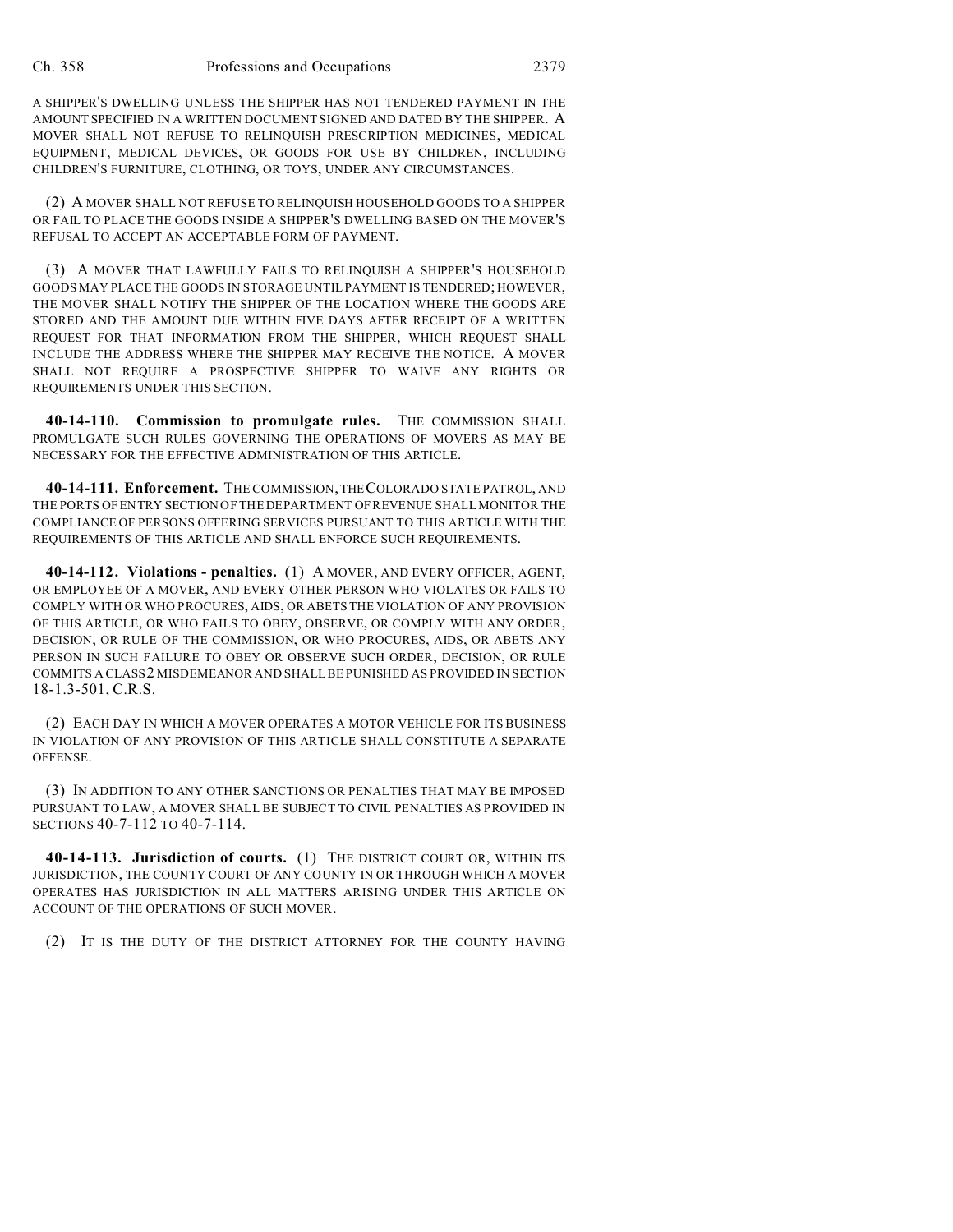JURISDICTION TO PROSECUTE ALL VIOLATIONS OF THIS ARTICLE.

**SECTION 2.** 40-2-110.5 (1) and (2) (a), Colorado Revised Statutes, are amended to read:

**40-2-110.5. Annual fees - motor carriers.** (1) Every motor vehicle carrier which THAT has been issued a certificate pursuant to section  $40-10-104$ , every contract carrier by motor vehicle which THAT has been issued a permit pursuant to section 40-11-103, EVERY MOTOR VEHICLE CARRIER THAT HAS BEEN REGISTERED WITH THE COMMISSION PURSUANT TO SECTION 40-10-120,EVERYCONTRACT CARRIER BY MOTOR VEHICLE THAT HAS BEEN REGISTERED WITH THE COMMISSION PURSUANT TO SECTION 40-11-115, EVERY TOWING CARRIER THAT HAS BEEN ISSUED A PERMIT PURSUANT TO SECTION 40-13-103, EVERY MOVER THAT HAS REGISTERED PURSUANT TO SECTION 40-14-103, and EVERY motor vehicle earriers CARRIER exempt from regulation as A public utilities UTILITY shall pay an annual identification fee of five dollars to the commission for each motor vehicle said SUCH carrier owns, controls, operates, or manages. Said SUCH fees shall be valid for the period of January 1 through December 31 of the following year and shall be valid only for those specific vehicles for which the fee has been paid.

(2) (a) Every motor vehicle carrier which has been registered with the commission pursuant to section 40-10-120 and every contract carrier by motor vehicle which has been registered with the commission pursuant to section 40-11-115 and carriers of household goods shall pay an annual identification fee of five dollars to the commission for each motor vehicle which said carrier owns, controls, operates, or manages which is operated within the state of Colorado. Said fees shall be valid for the period of February 1 through January 31 of the following year. Moneys derived from fees collected from carriers of household goods pursuant to this subsection (2) shall be exempt from any limitations imposed by section  $43-4-201(3)(a)(II)$ , C.R.S.

**SECTION 3.** 40-7-112 (1), Colorado Revised Statutes, is amended to read:

**40-7-112. Carriers subject to civil penalties.** (1) Any A person who operates a motor vehicle carrier as defined in section 40-10-101 (4) (a), a contract carrier by motor vehicle as defined in section 40-11-101 (3), a towing carrier as defined in section 40-13-101 (3), A MOVER AS DEFINED IN SECTION 40-14-101 (9), those A motor vehicle carriers CARRIER exempt from regulation as A public utilities UTILITY as defined in section 40-16-101, and interstate carriers required to register under section 40-10-120 or 40-11-115 shall be subject to civil penalties as provided in this section and sections 40-7-113 to 40-7-116, which shall be paid and credited to the general fund, in addition to any other sanctions which THAT may be imposed pursuant to law.

**SECTION 4.** 40-7-113 (1) (g), Colorado Revised Statutes, is amended, and the said 40-7-113 (1) is further amended BY THE ADDITION OF A NEW PARAGRAPH, to read:

**40-7-113. Civil penalties - fines.** (1) In addition to any other penalty otherwise authorized by law and except as otherwise provided in subsections (3) and (4) of this section, any person who violates any provision of article 10, 11, 13, 14, or 16 of this title or any rule or regulation promulgated by the commission pursuant to such articles, which provision or rule or regulation is applicable to such person, may be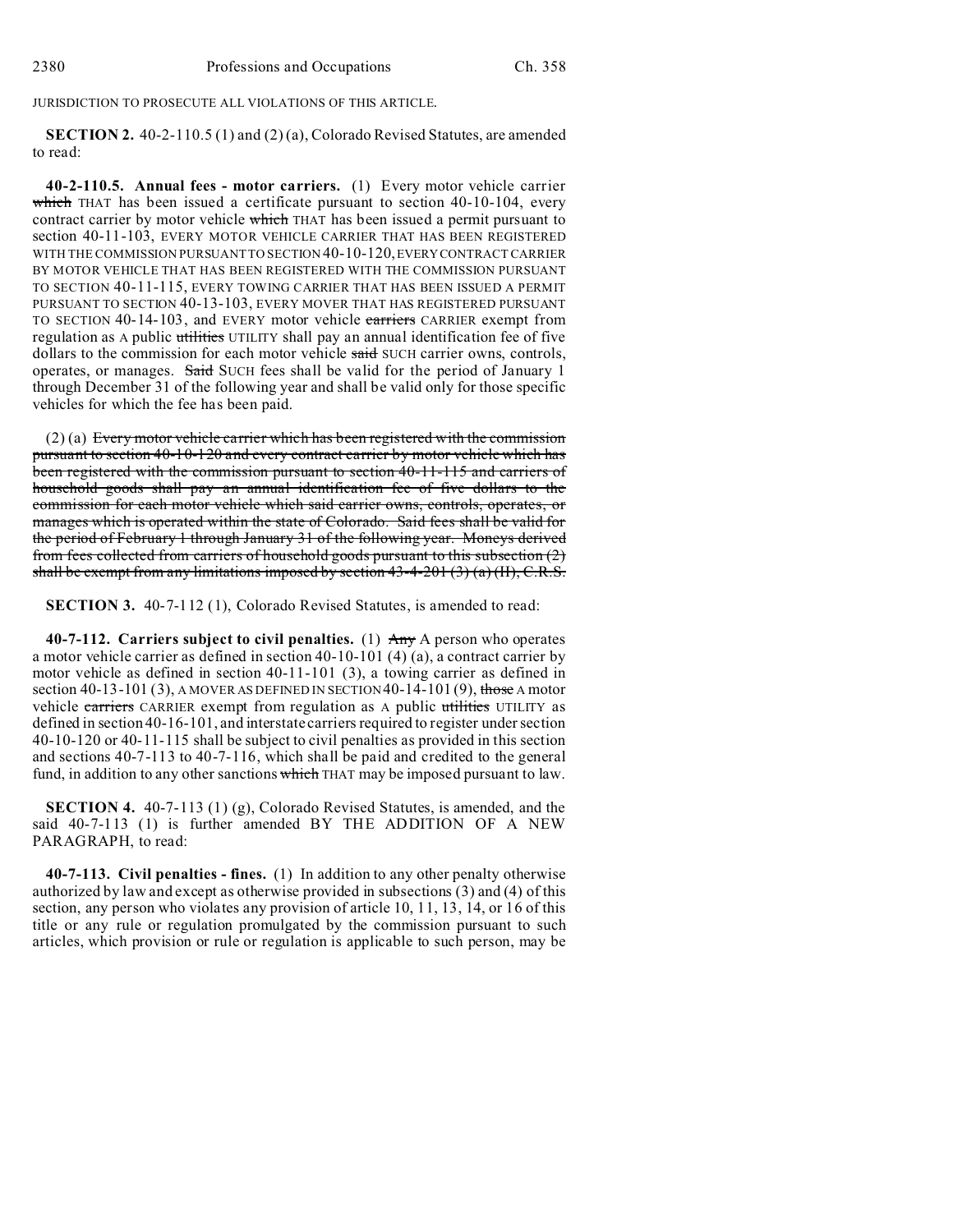subject to fines as specified in the following paragraphs:

(f.5) ANY PERSON WHO OPERATES AS A MOVER AS DEFINED IN SECTION 40-14-102 (9) WITHOUT HAVING FIRST REGISTERED WITH THE COMMISSION AS REQUIRED BY SECTION 40-14-103 MAY BE ASSESSED A CIVIL PENALTY OF NOT MORE THAN ONE THOUSAND ONE HUNDRED DOLLARS.

(g) Any person who operates a motor vehicle as defined in section 40-10-101 (3) or 40-11-101 (4) who intentionally violates any provision of articles 10, 11, 13, 14, and 16 of this title not enumerated in paragraphs (a) to (f) of this subsection (1), any rule or regulation promulgated by the commission pursuant to this title, or any safety rule adopted by the department of public safety relating to towing carriers may be assessed a civil penalty of not more than four ONE THOUSAND ONE hundred dollars.

**SECTION 5.** 40-2-116 (1), Colorado Revised Statutes, is amended to read:

**40-2-116. Motor carriers - motor vehicle carriers exempt from regulation as public utilities - safety regulations.** (1) The commission has the duty to establish, for motor carriers subject to article 10 or 11 of this title, reasonable requirements to promote safety of operation and, to that end, to prescribe qualifications and maximum hours of service of employees and minimum standards of equipment and for the operation thereof. With the exception of MOVERS AND property carriers operating vehicles with a manufacturer's gross vehicle weight rating or gross combination rating of twenty-six thousand one pounds or more, the commission also has the duty to establish such requirements for EVERY MOVER AS DEFINED IN SECTION 40-14-102, AND FOR EVERY motor vehicle carriers CARRIER exempt from regulation as A public utilities UTILITY as defined in section 40-16-101.

**SECTION 6.** 40-16-101 (6.5), Colorado Revised Statutes, is amended to read:

**40-16-101. Definitions.** As used in this article, unless the context otherwise requires:

 $(6.5)$  "Property carrier by motor vehicle" means  $\frac{\text{any}}{\text{any}}$  A person who transports the property of others for compensation, in intrastate commerce, upon the public highways of this state by use of a motor vehicle; except that the term does not include a towing carrier as defined in section 40-13-101 OR A MOVER AS DEFINED IN SECTION 40-14-102.

**SECTION 7.** 24-33.5-203 (1)(b), Colorado Revised Statutes, is amended to read:

**24-33.5-203. Duties of executive director and patrol.** (1) (b) Except as otherwise provided in section SECTIONS 40-16-105 (1) AND 40-14-105 (1), C.R.S., the executive director has the duty to establish, for MOVERS AND motor vehicle carriers not subject to economic regulation by the Colorado public utilities commission, reasonable requirements to promote safety of operation and, to that end, to prescribe qualifications and maximum hours of service of employees and minimum standards of equipment and for the operation thereof. For the purpose of carrying out the provisions of this section pertaining to safety, the executive director may enlist the assistance of any agency of the United States or of this state having special knowledge of any such matter as may be necessary to promote the safety of operation